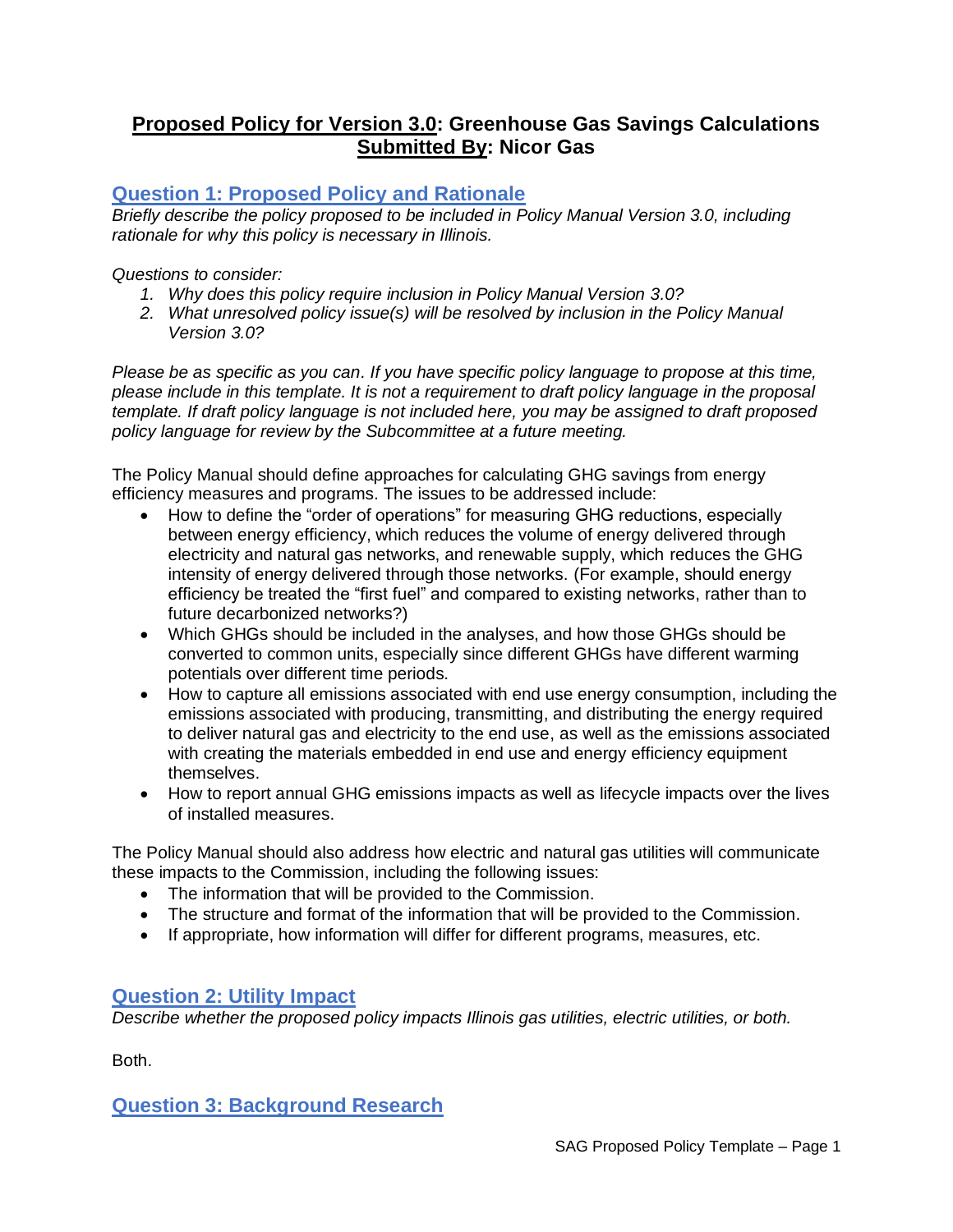*Provide any background research completed in preparing this template, including source references and links, as applicable.* 

*Questions to consider:*

- *1. Are you aware of other jurisdictions or utilities that address this policy issue?*
- *2. Have any national or regional energy efficiency organizations addressed this policy topic? If so, please provide reports and any other relevant sources.*

None at this time.

## **Optional Question 4: Commission Decision**

*Has the Illinois Commerce Commission previously addressed this policy or issue? If so, please provide language and specific citations, including the ICC docket number.*

No.

#### **Optional Question 5: Statutory Consistency**

*Have you reviewed your proposed policy against applicable Illinois law? Are there any possible conflicts? If so, please explain and provide statutory citation(s).*

References to reducing GHG emissions are present throughout the 956 pages of the final CEJA bill. For example:

*Article 15. Community Energy, Climate, and Jobs Planning Act*

*Section 15-5. Findings. The General Assembly makes the following findings: The health, welfare, and prosperity of Illinois residents require that Illinois take all steps possible to combat climate change, address harmful environmental impacts deriving from the generation of electricity, maximize quality job creation in the emerging clean energy economy, ensure affordable utility service, equitable and affordable access to transportation, and clean, safe, and affordable housing.*

In addition, electric utilities will be required to develop and track metrics associated with GHG reductions to comply with CEJA provisions for performance-based ratemaking. For example:

*Sec. 16-108.18. Performance-based ratemaking.*

*(3) The Commission shall approve reasonable and appropriate tracking metrics to collect and monitor data for the purpose of measuring and reporting utility performance and for establishing future performance metrics. These additional tracking metrics shall include at least one metric from each of the following categories* 

*(A) Minimize emissions of greenhouse gases and other air pollutants that harm human health, particularly in environmental justice and equity investment eligible communities, through minimizing total emissions by accelerating electrification of transportation, buildings and industries where such electrification results in net reductions, across all fuels and over the life of electrification measures, of greenhouse gases and other pollutants, taking into consideration the fuel mix used to produce electricity at the relevant hour and the effect of accelerating electrification on electricity delivery services rates, supply prices and peak*